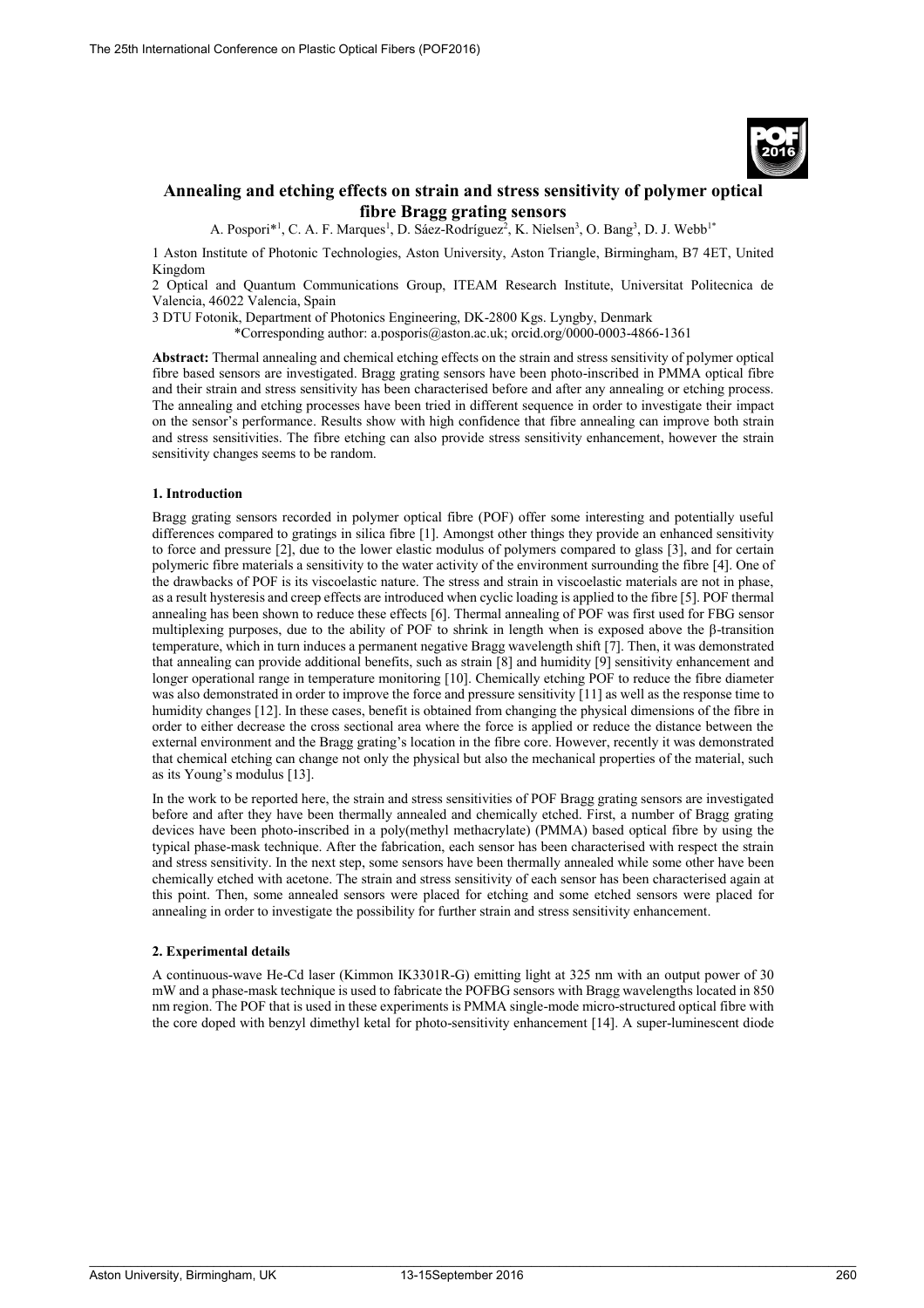

(Superlum SLD-371) and an optical spectrum analyser (HP 86142A) were connected with a single-mode silica fibre coupler for POFBG spectra monitoring in reflection. Grating lengths between 1.2 mm and 10 mm were fabricated; this parameter defines only the reflectivity of the grating and it does not play any role in our experimental results. During the photo-inscription process the POF was butt-coupled with a SOF patchcord which was connected with the coupler for interrogation. After the grating fabrication, each POF was placed and glued in a demountable FC/PC connector in order to facilitate easier Bragg wavelength interrogation compared with the butt coupling method.

The strain and stress sensitivities have been calculated before and after the annealing or etching process. The strain sensitivity equals  $\Delta\lambda_B/\varepsilon$ , where  $\Delta\lambda_B$  is the Bragg wavelength shift and  $\varepsilon$  is the applied strain in the fibre. To strain the fibre, it was attached between a fixed support and a translation stage by using magnetic fibre clamps. The translation stage can stretch the fibre along the fibre axis with accuracy of 1 μm. All POFs were strained 0.5% assuring they did not exceed the elastic limit of the polymer material. In order to stress the fibre, a mass of a known value was added at the end of the fibre which was held by a fibre clamp perpendicular to the ground thereby using gravitational force to stress the fibre. The stress can be expressed as

$$
\sigma = \frac{F}{A} = \frac{mg}{\pi \left(\frac{d}{2}\right)^2},\tag{1}
$$

where *F* is the gravitational force which can be calculated by multiplying the added mass *m* and the Earth's gravity acceleration *g* (9.8 m/s), and *A* is the area where the force is applied which can be calculated by measuring the diameter *d* of the fibre where the POFBG sensor is located. The diameter of the fibre was measured with a microscope before and after the annealing or etching process. The stress sensitivity can be defined as *ΔλB/σ*. In order to conduct thermal annealing, each POF was placed in a metallic tank filled with hot water with a constant temperature. The reason of using hot water is to control the equilibrium relative humidity during annealing (100% in this case). Two different temperatures are used for thermal annealing (55  $\pm$  2 °C and 60  $\pm$  2 °C), however the temperature difference does not clearly provide any impact on the annealing results. Chemical etching is performed by placing POFs in a tank filled with pure acetone for 5-7 minutes. The percentage of the fibre diameter reduction after etching is 31% - 41%.

## **3. Results**

Table 1 depicts the strain and stress sensitivities of 6 sensors before and after the fibre annealing. Results show strain and stress sensitivity enhancement in all cases. Our explanation for this observation is as follows. During the fibre drawing, the polymer molecules align with the fibre axis due to drawing force. When these stretched polymer chains are cooled down, they have less mobility compared with the bulk material due to internal stress [15, 16]. It is believed that exposing the material above the β relaxation temperature, which is 50°C for PMMA [17], can reorganise the conformation of the polymer backbone chain and relax the stressed polymer chains [18, 19]. The molecular relaxation can increase the mobility of the molecules and the fibre therefore becomes more sensitive to mechanical stress.

| <b>Sensor</b> | <b>Strain sensitivity</b><br>before annealing<br>$(pm/\mu\epsilon)$ | Strain sensitivity after<br>annealing<br>$(pm/\mu\epsilon)$ | <b>Stress sensitivity before</b><br>annealing<br>(pm/kPa) | <b>Stress sensitivity after</b><br>annealing<br>(pm/kPa) |
|---------------|---------------------------------------------------------------------|-------------------------------------------------------------|-----------------------------------------------------------|----------------------------------------------------------|
|               | $0.708 \pm 0.007$                                                   | $0.902 \pm 0.016$                                           | $0.180 \pm 0.027$                                         | $0.260 \pm 0.030$                                        |
|               | $0.541 \pm 0.019$                                                   | $0.694 \pm 0.012$                                           | $0.147 \pm 0.021$                                         | $0.201 \pm 0.025$                                        |
|               | $0.681 \pm 0.009$                                                   | $0.739 \pm 0.019$                                           | $0.141 \pm 0.021$                                         | $0.217 \pm 0.026$                                        |
|               | $0.711 \pm 0.007$                                                   | $0.879 \pm 0.025$                                           | $0.163 \pm 0.026$                                         | $0.191 \pm 0.018$                                        |
|               | $0.726 \pm 0.007$                                                   | $0.875 \pm 0.025$                                           | $0.176 \pm 0.009$                                         | $0.208 \pm 0.015$                                        |
|               | $0.728 \pm 0.004$                                                   | $0.889 \pm 0.033$                                           | $0.182 \pm 0.006$                                         | $0.220 \pm 0.014$                                        |

|  | Table 1: Strain and stress sensitivity before and after annealing |  |  |
|--|-------------------------------------------------------------------|--|--|
|  |                                                                   |  |  |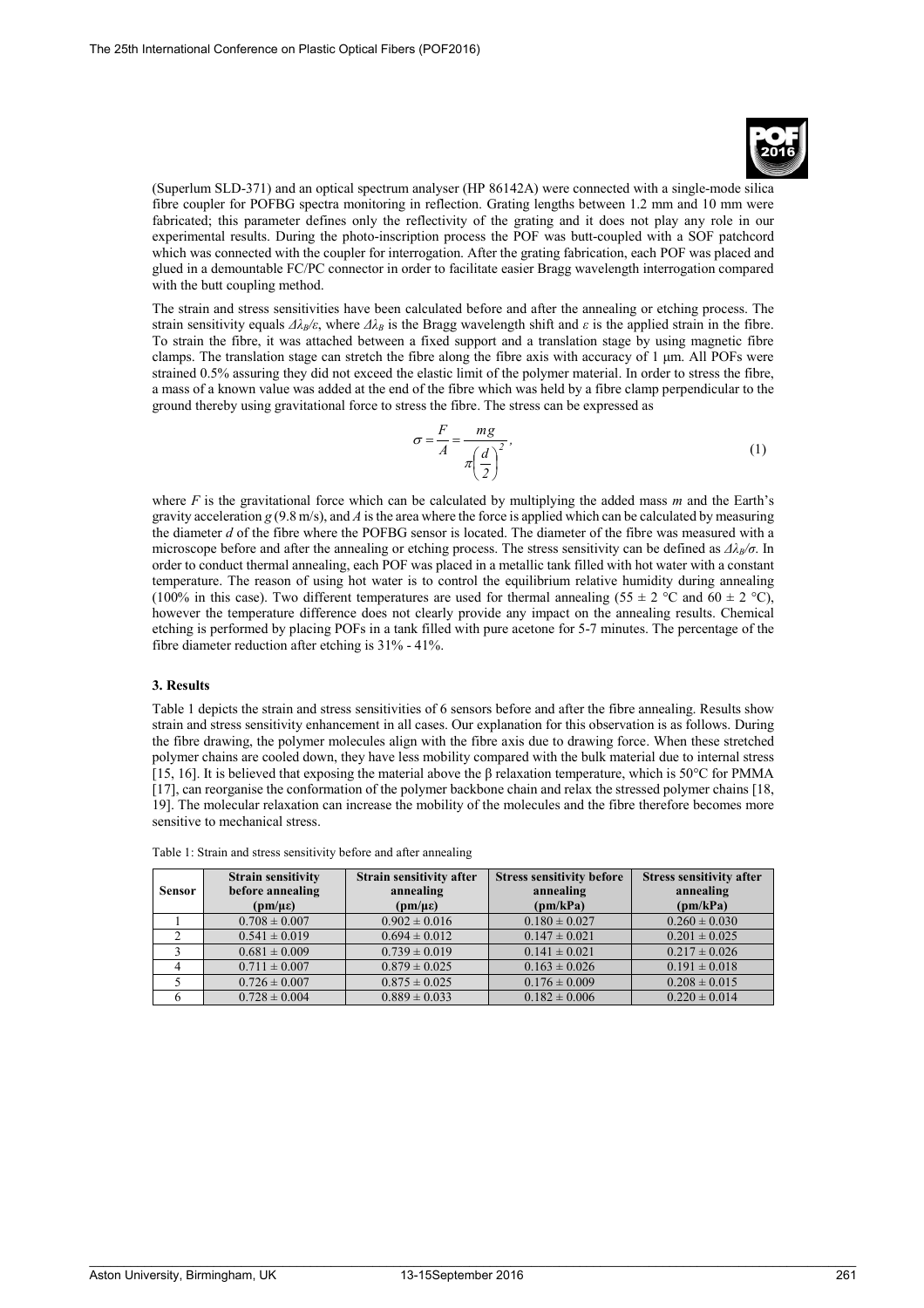Table 2 shows an additional three sensors that have been annealed and then etched. Strain and stress sensitivities have been also improved after annealing as in Table 1. Then, the same sensors have been etched in order to investigate any changes regarding the strain and stress sensitivity. The results in Table 2 show a slight reduction of strain sensitivity after etching, while the stress sensitivity has been slightly improved. Table 3 depicts additional sensors that were first etched before they were annealed. In this case, there is a strain sensitivity enhancement only for sensors 14 and 15, but due to the high measurement error, no solid conclusion can be made on this matter, even with an indication of strain sensitivity enhancement in literature [13]. On the other hand, the stress sensitivity has been enhanced in the majority of sensors after etching. It is shown that fibre etching can change the internal stress distribution [20] of the fibre and decrease the Young's modulus of PMMA [13]. After annealing, the strain and stress sensitivity of the etched POFBG sensors have been further improved, as was expected from the previous results. The fact that etching can affect the sensitivity of the device to stress and strain suggests that the fibre material is radially inhomogeneous. This may have arisen either during the preform polymerisation or during the fibre drawing process.

Table 2: Strain and stress sensitivity before and after annealing, and after etching

| <b>Sensor</b> | <b>Strain</b><br>sensitivity<br>before<br>annealing<br>$(pm/\mu\epsilon)$ | <b>Strain</b><br>sensitivity<br>after<br>annealing<br>$(pm/\mu\epsilon)$ | <b>Strain</b><br>sensitivity<br>after etching<br>$(pm/\mu\epsilon)$ | <b>Stress</b><br>sensitivity<br>before<br>annealing<br>(pm/kPa) | <b>Stress</b><br>sensitivity<br>after<br>annealing<br>(pm/kPa) | <b>Stress</b><br>sensitivity<br>after etching<br>(pm/kPa) |
|---------------|---------------------------------------------------------------------------|--------------------------------------------------------------------------|---------------------------------------------------------------------|-----------------------------------------------------------------|----------------------------------------------------------------|-----------------------------------------------------------|
|               | $0.690 \pm 0.011$                                                         | $0.883 \pm 0.025$                                                        | $0.854 \pm 0.031$                                                   | $0.191 \pm 0.016$                                               | $0.221 \pm 0.024$                                              | $0.259 \pm 0.020$                                         |
|               | $0.727 \pm 0.015$                                                         | $0.849 \pm 0.015$                                                        | $0.755 \pm 0.012$                                                   | $0.197 \pm 0.013$                                               | $0.258 \pm 0.028$                                              | $0.260 \pm 0.011$                                         |
|               | $0.771 \pm 0.016$                                                         | $0.943 \pm 0.016$                                                        | $0.848 \pm 0.012$                                                   | $0.173 \pm 0.028$                                               | $0.202 \pm 0.030$                                              | $0.241 \pm 0.006$                                         |

Table 3: Strain and stress sensitivity before and after etching, and after annealing

| Sensor | <b>Strain</b><br>sensitivity<br>before etching<br>$(pm/\mu\epsilon)$ | <b>Strain</b><br>sensitivity<br>after etching<br>$(pm/\mu\epsilon)$ | <b>Strain</b><br>sensitivity<br>after annealing<br>$(pm/\mu\epsilon)$ | <b>Stress</b><br>sensitivity<br>before etching<br>(pm/kPa) | <b>Stress</b><br>sensitivity<br>after etching<br>(pm/kPa) | <b>Stress</b><br>sensitivity after<br>annealing<br>(pm/kPa) |
|--------|----------------------------------------------------------------------|---------------------------------------------------------------------|-----------------------------------------------------------------------|------------------------------------------------------------|-----------------------------------------------------------|-------------------------------------------------------------|
| 10     | $0.709 \pm 0.024$                                                    |                                                                     | $0.834 \pm 0.031$                                                     | $0.199 \pm 0.032$                                          | $0.191 \pm 0.016$                                         | $0.249 \pm 0.019$                                           |
| 11     | $0.649 \pm 0.014$                                                    |                                                                     | $0.944 \pm 0.022$                                                     | $0.169 \pm 0.009$                                          | $0.183 \pm 0.015$                                         | $0.200 \pm 0.016$                                           |
| 12     | $0.657 \pm 0.014$                                                    |                                                                     | $0.962 \pm 0.023$                                                     | $0.146 \pm 0.020$                                          | $0.211 \pm 0.015$                                         | $0.223 \pm 0.001$                                           |
| 13     | $0.720 \pm 0.044$                                                    | $0.667 \pm 0.026$                                                   |                                                                       | $0.194 \pm 0.004$                                          | $0.238 \pm 0.002$                                         |                                                             |
| 14     | $0.726 \pm 0.044$                                                    | $0.768 \pm 0.034$                                                   |                                                                       | $0.185 \pm 0.007$                                          | $0.200 \pm 0.010$                                         |                                                             |
| 15     | $0.728 \pm 0.044$                                                    | $0.810 \pm 0.027$                                                   |                                                                       | $0.189 \pm 0.003$                                          | $0.217 \pm 0.005$                                         |                                                             |

## **4. Conclusion**

The effects of annealing and etching on the strain and stress sensitivities of PMMA optical fibre Bragg grating sensors are investigated. The annealing and etching processes have been tried in a different sequence in order to investigate their impact on sensor's performance. Results show with high confidence that thermal annealing can enhance both strain and stress sensitivities. The fibre etching process seems to improve the stress sensitivity in the majority of sensors before or after the annealing process. If the sensors are etched after annealing, the strain sensitivity seems to be slightly reduced, however due to the magnitude of measurement errors a solid conclusion cannot be made for the etching effects on the un-annealed sensors and further investigation on this matter is needed.

## **5. Acknowledgements**

The research leading to these results has received funding from the People Programme (Marie Curie Actions) of the European Union's Seventh Framework Programme FP7/2007-2013/ under REA grant agreement No. 608382. This work was supported by Marie Curie Intra European Fellowships included in the 7th Framework Program of the European Union (projects PIEF-GA-2013-628604 and PIEF-GA-2011-302919).